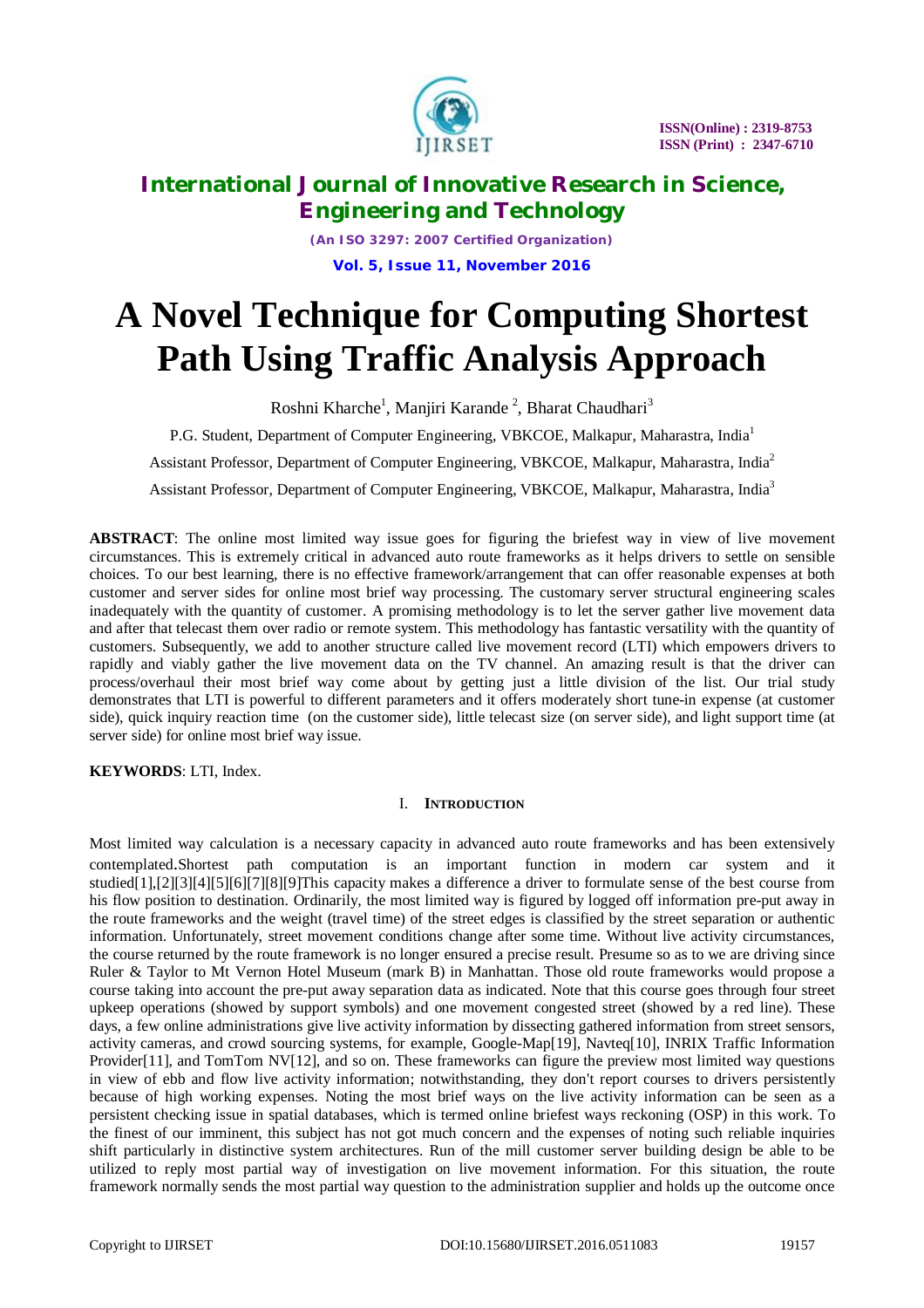

*(An ISO 3297: 2007 Certified Organization)*

## **Vol. 5, Issue 11, November 2016**

again from the supplier (called result transmission model).On the other hand, given the fast progress of cell phones and administrations, this model is confronting versatility restrictions as far as system data transmission and server stacking. As indicated by the Cisco Visual Networking Index figure[13], worldwide versatile movement in 2010 was 237 petabytes for each month and it developed by 2.6-fold in 2010, almost tripling for the third year in succession[14]. The world's cell systems need to give 100 times the limit in 2015 when contrasted with the systems in 2011. Besides, live movement are overhauled often as this information can be gathered by utilizing crowd sourcing procedures (e.g., unknown activity information from Google map clients on certain cell phones). Accordingly, immense correspondence expense will be spent on sending result ways on this model. Clearly, the customer server construction Modelling will soon get to be unrealistic in managing monstrous live movement in close future. Ku et al[15]. Bring the same concern up in their work which forms spatial inquiries in remote show situations in light of Euclidean separation metric. Malviya et al. [16] developed a client-server system for continuous monitoring of registered shortest path queries.For each registered query the server first precomputes K different candidate paths from s to t. After that server periodically updates the travel times on these K paths based on the latest traffic, and reports the current best path to the corresponding user.



a) Shortest route using pre-stored weights b)Shortest route using live traffic (by LTI) Fig.1 Two alternative shortest paths in Manhattan

Since this system adopts the client-server architecture, it can't scale well with a large number of users, as discussed above. In adding, there ported paths are estimated results and the system do not provide any accuracy guarantee. An option arrangement is to show live activity information over remote system such as 3G, LTE, Mobile WiMAX, and so forth. The route framework gets the live movement in order from the telecast station and executes the calculation mainly called crude transmission model. The activity information is shown by an arrangement of parcels for every telecast sequence. To answer the majority limited way questions in light of live activity situation, the route framework have to carry those overhaul bundles for each telecast sequence. Nonetheless, as we will break down an case in, the probability of a parcel being influenced by 1% edge redesigns is 98.77%. This implies that customers very nearly get all show parcels in a telecast cycle. The primary test on noting live most brief ways is adaptability, as far as the quantity of customers and the sum of live activity overhauls. An additional and promising answer for the most inadequate way calculation is to telecast an air file over the remote system called list transmission model[17][18]. The basic focal point of this model are that the system overhead is open of the capacity of customers and each customer just downloads a bit of the whole street guide as indicated by the file data. The proposed file[17] in constitutes an arrangement of pair wise slightest furthermore, greatest voyaging expenses among each two sub partition of the guide. On the further side, these techniques just settle the versatility matter for the quantity of customers up till now not for the measure of live movement upgrades. As reported in, the re-reckoning time of the record takes 2 hours for the San Francisco guide. It is restrictively lavish to upgrade the record for OSP, so as to stay aware of live movement situation.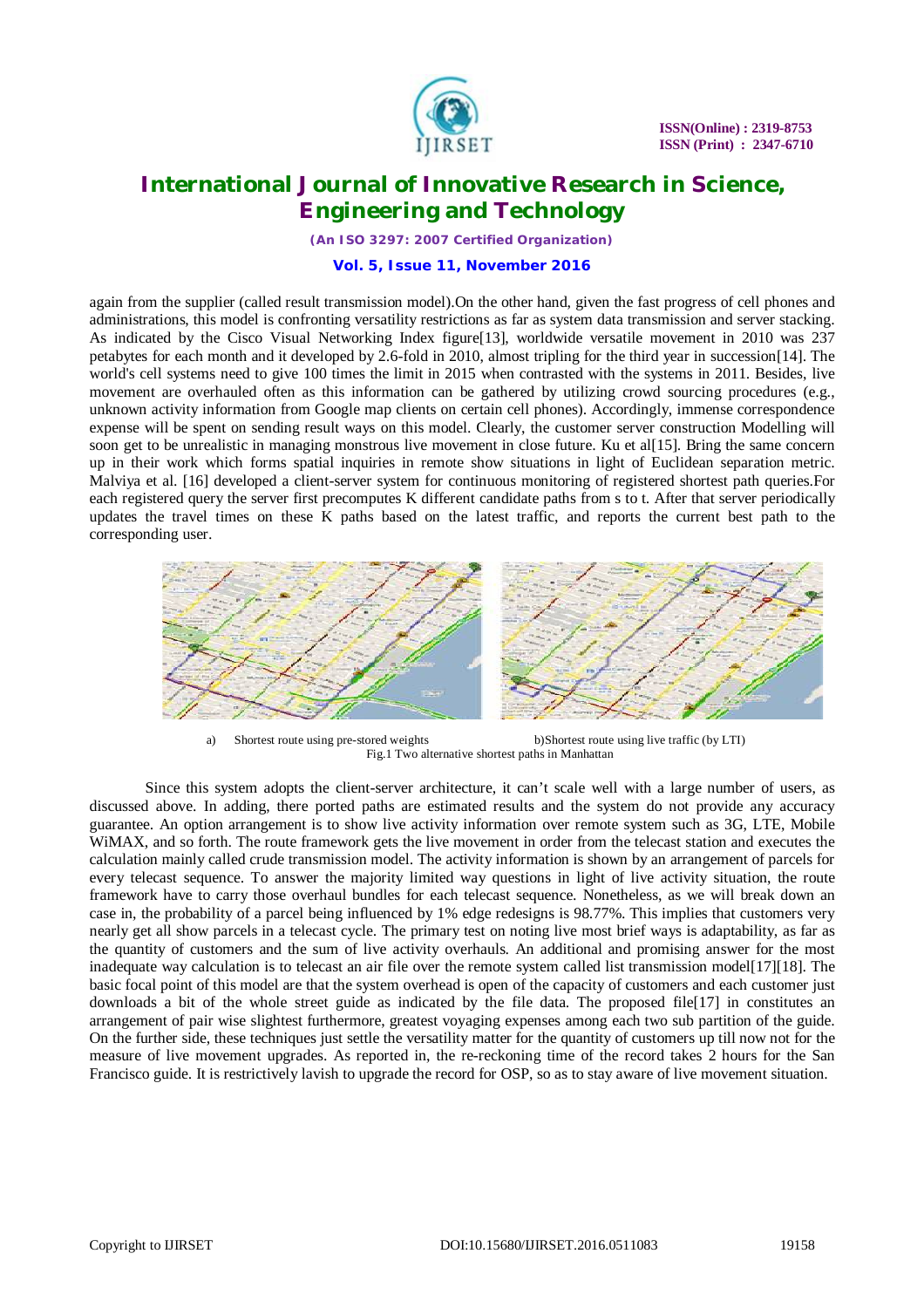

*(An ISO 3297: 2007 Certified Organization)*

**Vol. 5, Issue 11, November 2016**

# II. **RELATED WORK**

# *A. AN EFFICIENT PATH COMPUTATION MODEL FOR HIERARCHICALLY STRUCTURED TOPOGRAPHICAL ROAD MAPS*

We have developed a HiTi i,e. Hierarchical MulTi graph model for structure large topographical roadmaps to speed up the minimum cost route calculation. The HiTi graph model provides a novel approach to abstract and structuring a topographical roadmap in a hierarchical fashion. We suggest a new shortest path algorithm named SPAH, which utilize HiTi graph form of a topographical roadmap for its computation. We give the proof for the optimality of SPAH. Our performance analysis of SPAH on grid graphs show that it appreciably reduces the search space over existing method. We also present an in-depth experimental study of HiTi graph process by comparing it with other similar works on grid graphs. Within the HiTi graph framework, we also suggest a parallel shortest path algorithm named ISPAH. Experimental results shows that inter query shortest path trouble provide additional opportunity for scalable parallelism than the intra query shortest path trouble.

## *B. SHORTEST PATH TREE COMPUTATION IN DYNAMIC GRAPHS:*

Let G = (V, E, omega) be a simple digraph, in which all edge weights are nonnegative real information. Let G' be obtain from G by a request of a set of edge weight updates to G. Let sin V and let Ts and Ts' be Shortest Path Trees i.e,SPTs fixed at s in G and G', correspondingly. The Dynamic Shortest Path i.e,DSP difficulty is to calculate Ts' from Ts. Existing work on this difficulty focus on either a single edge weight change or multiple edge weight change in which some of them are incorrect or are not optimized. We correct and extend a few state-of-the-art dynamic SPT algorithms to handle several edge weight update. We prove that these algorithms are correct. Dynamic algorithms may not outperform static algorithms all the time. To educated guess the proposed dynamic algorithms, we assess them with the well-known static algorithm.

## *C. DATA ON AIR : ORGANIZATION AND ACCESS*

Organizing huge amount of data on wireless communiqué networks in order to give fast and low power access to users set with palmtops, is a novel challenge to the data organization and telecommunication communities. Solutions have to take under consideration the physical restrictions of low network bandwidth and incomplete battery life of palmtops. This paper proposes algorithms for multiplexing clustering and non clustering indexes beside with data on wireless networks. The power consumption and the latency for obtaining the required data are considered as the two basic presentation criteria for all algorithms. First in the paper describe 2 algorithms that is, (1, m) indexing and another distributed Indexing, for multiplexing data and their clustering index. Secondly an algorithm such called as Non clustered Indexing is described for allocating static data and its corresponding non clustered index. Then, the Non clustered indexing algorithm is widespread to the case of multiple indexes. At last the proposed algorithms are analytically established to lead to important improvement of battery life while retain a low latency.

### III.**IMPLEMENTATION**

A road network monitor organization classically consists of a service provider, a large amount of mobile clients and a traffic provider. Above Figure 2 shows an architectural summary of this scheme in the context of our live traffic index framework. The traffic provider collects the live traffic situation from the traffic monitors by means of technique like road sensors and traffic video analysis.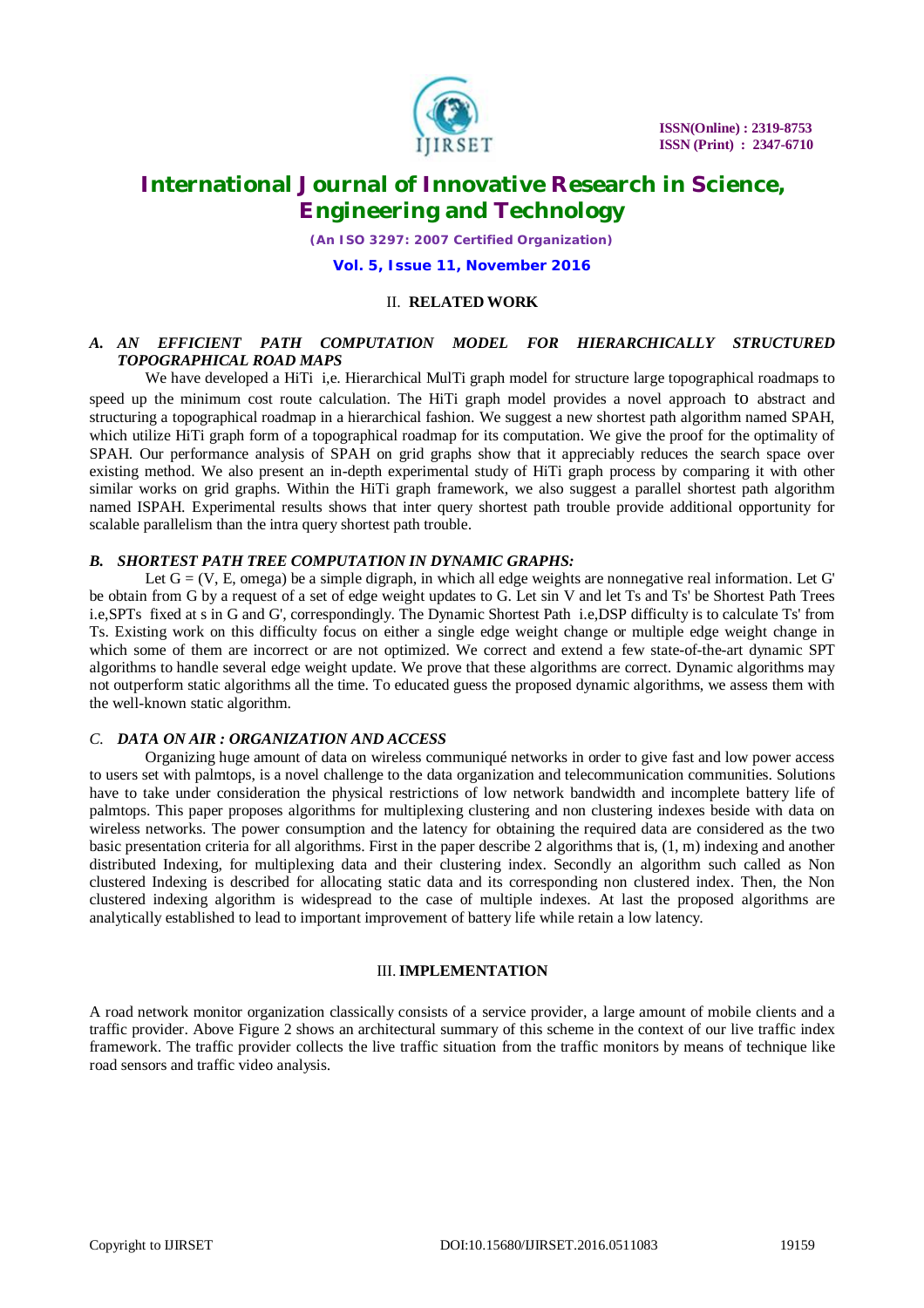

*(An ISO 3297: 2007 Certified Organization)*

**Vol. 5, Issue 11, November 2016**



Fig.2 System Architecture

The service provider occasionally receives live traffic update as of the traffic provider and broadcasts the live traffic index on radio or wireless system such as 3G, LTE, and Mobile WiMAX. as soon as a mobile client wishes to figure and monitor a shortest path, it listens to the live traffic index and reads the relevant portion of the index for computing the shortest path. In this work, we focus on handling traffic updates but not graph structure updates. For actual road networks, it is rare to have graph structure updates such as construction of a new road when compare to edge weight updates. Thus, we assume that the graph structures are distributed to every client in advance i,e. by monthly updates or at system boot-up via typical transmission protocol such as HTTP and FTP. We demonstrate the components and system flow in our LTI framework.





The above figure 3shows the component of live traffic Index .The components shaded by gray color are the core of LTI. In order to offer live traffic information, the server maintains such that component a and broadcasts eg. Component b the index according to the up-to-date traffic circumstances. In order to compute the online shortest path, a client listens to the live traffic index, reads the appropriate portion of the index i.e. component c, and compute the shortest path from source to destination i.e, component d.

# *A. ALGORITHM: SHORTEST PATH COMPUTATION*

Initialize Single-Source (G, s)

 $S \leftarrow \{\}$  // S will eventually contain vertices of last shortest-path weights from s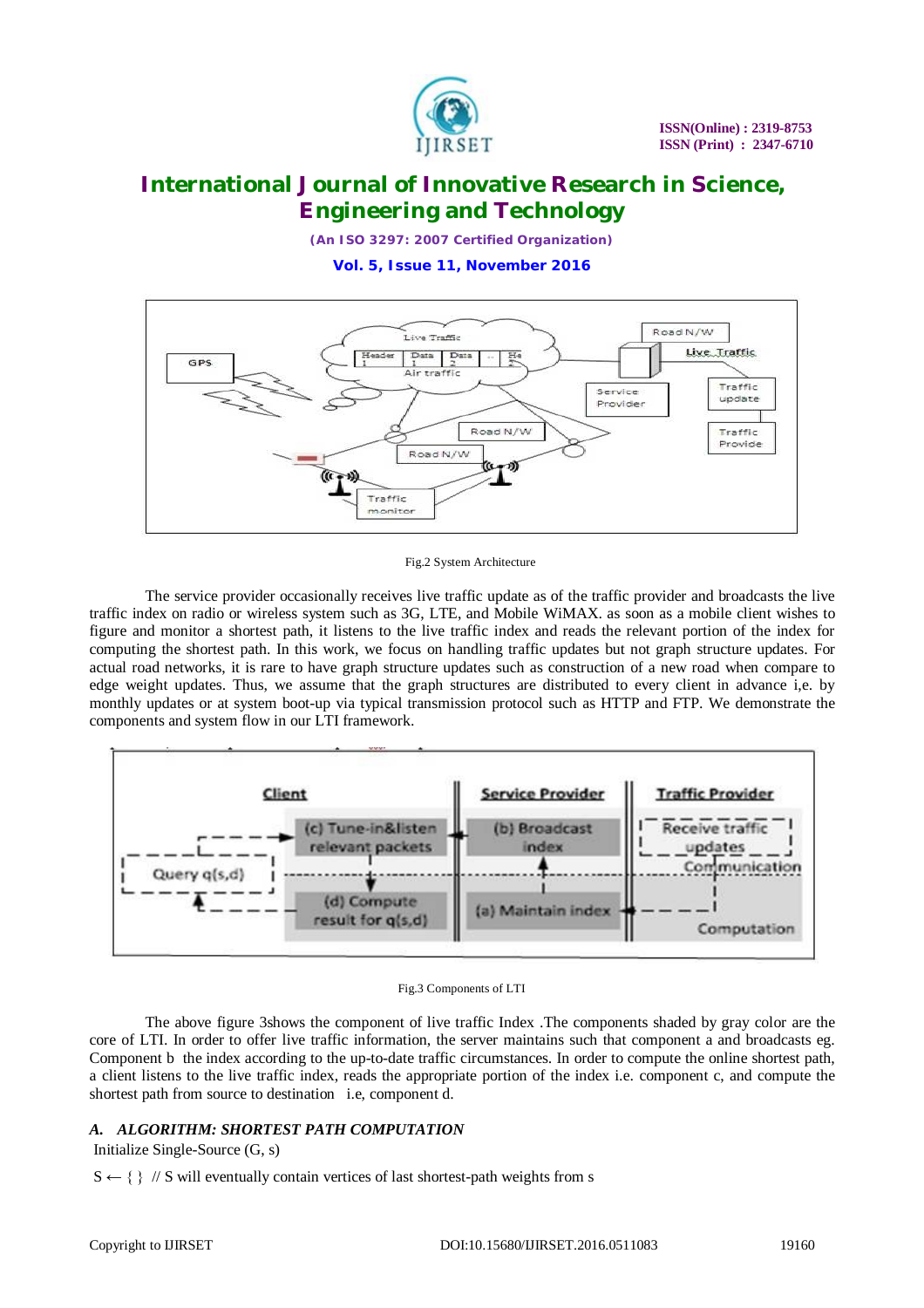

*(An ISO 3297: 2007 Certified Organization)*

**Vol. 5, Issue 11, November 2016**

Initialize priority queue Q i.e.,  $Q \leftarrow V[G]$ 

while priority queue Q is not empty do

 $u \leftarrow EXTRACT_MIN(Q)$  // drag out new vertex

 $S \leftarrow S \cup \{u\}$  // present relaxation for each vertex v adjacent to u

for each vertex v in Adj[u] do

Relax (u, v, w)

# *B. MATHEMATICAL MODEL:*

The below are the some mathematical term which are used,

Let S is the System which Consist of

 $S = \{I, P, O\}$ 

 $I = Input.$ 

 $I = \{U, Q, A, S\}$ 

 $U = User$ 

 $U = \{u1, u2, u3, \ldots un\}$ 

 $Q =$  Query Entered by user

 $Q = \{q1, q2, q3, q4...qn\}$ 

- $A = Algorithm$
- $S = Source$

### IV.**EXPERIMENTAL RESULTS**

The system has been implemented for online shortest path and live traffic detail and also adds a new category on the system. In this system it simultaneously adds and updates the data such as traffic simultaneously and we get a updated current online shortest path and traffic detail. Table shows comparison between existing system and proposed system in case of efficiency.

# *A) PERFORMANCE ANALYSIS:*

| <b>Algorithms</b>          | <b>Existing System</b> | <b>Proposed System</b> |
|----------------------------|------------------------|------------------------|
|                            |                        |                        |
| Robust Hash                | 80.1%                  | About 87.9%            |
|                            |                        |                        |
| Piecewise Inverted Index   | 88.4%                  | About 91.8%            |
| <b>Approximate Nearest</b> | 83.2%                  | About 89.5%            |
|                            |                        |                        |
| Neighbour search           |                        |                        |
|                            |                        |                        |

Table 1: Efficiency of proposed system against various existing systems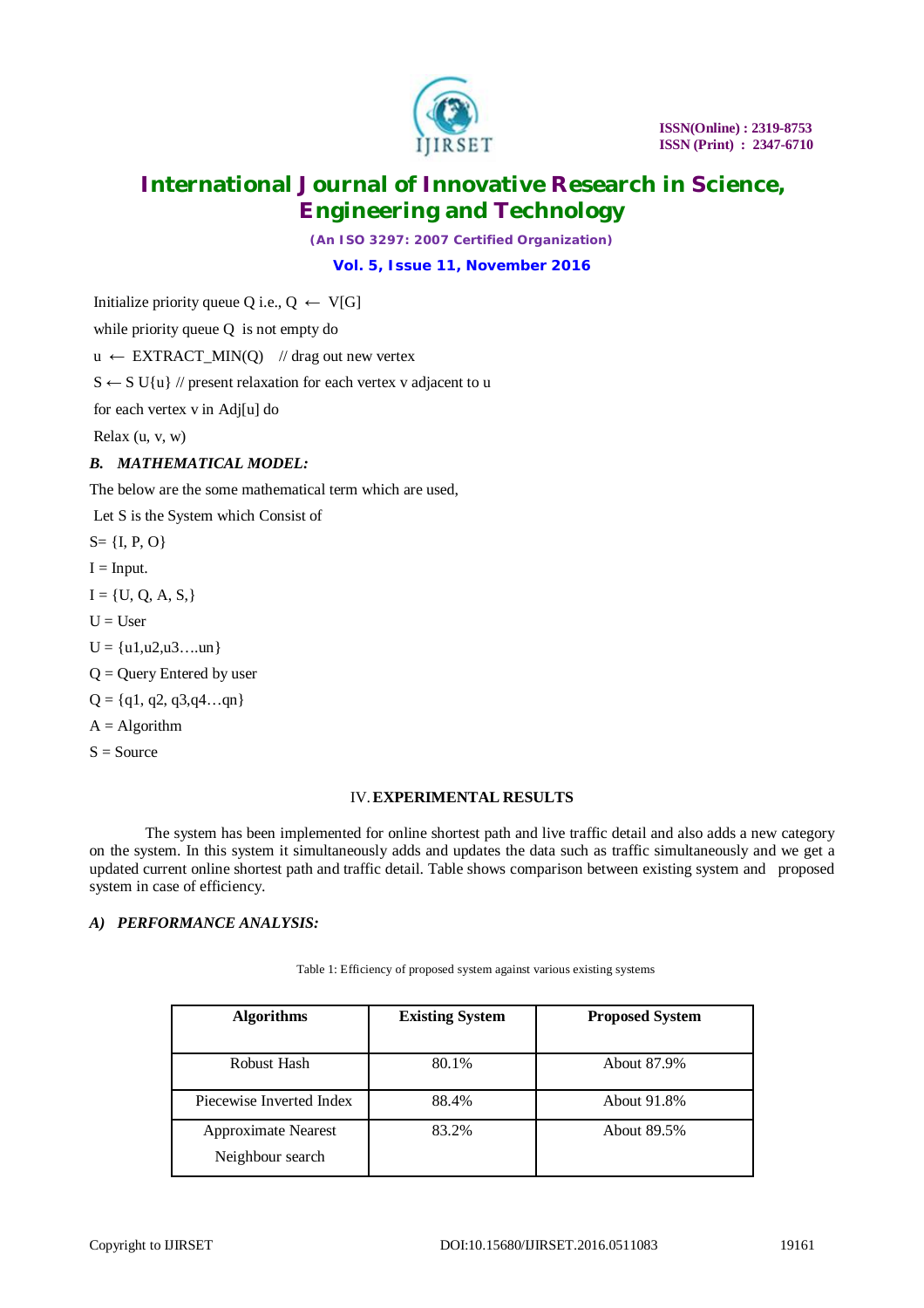

*(An ISO 3297: 2007 Certified Organization)*

# **Vol. 5, Issue 11, November 2016**

In table 1, we calculated the efficiency of various existing system with respect to the proposed system. By using robust hash algorithm they get 80.1% efficiency and from proposed system we get about 87.9% of efficiency. After that piecewise inverted index algorithm have 88.4% with respect to proposed system we get about 91.8% efficiency. Approximate nearest neighbor search have 83.2% efficiency and proposed system get about 89.5%. From this calculation the proposed system is more efficient than previous system.





In this above figure 4 which consist of efficiency of pos tagging verses hash tagging for existing algorithm such as robust hash , piecewise inverted index and approximate nearest search versus proposed system in terms of percentage.

### V. **CONCLUSION**

In this project we studied online shortest path computation; the shortest path result is computed/ updated based on the live traffic circumstances. We carefully analyse the existing work and discuss their inapplicability to the problem to address the problem, we suggest a promising architecture that broadcasts the index on the air. We first identify an important mark of the hierarchical index structure which enables us to compute shortest path on a small portion of index. In our project we also add some traffic detail from our system and give detail information about traffic and also add some category detail about some specific category such as college etc. This important feature is thoroughly used in our solution, LTI.

#### **REFERENCES**

[1] Leong Hou U, Hong Jun Zhao, Man Lung Yiu, Yuhong Li, and Zhiguo Gong," Towards Online Shortest Path Computation", IEEE Transactions On Knowledge And Data Engineering, Vol. 26, No. 4, April 2014.

[4] G. Dantzig, "Linear Programming and Extensions", series Rand Corporation Research Study Princeton Univ. Press, 1963.

<sup>[2]</sup> H. Bast, S. Funke, D. Matijevic, P. Sanders, and D. Schultes, "In Transit to Constant Time Shortest-Path Queries in Road Networks", Proc. Workshop Algorithm Eng. and Experiments (ALENEX), 2007.

<sup>[3]</sup> P. Sanders and D. Schultes, "Engineering Highway Hierarchies", Proc. 14th Conf. Ann. European Symp. (ESA), pp. 804-816, 2006.

<sup>[5]</sup> R.J. Gutman ,"Reach-Based Routing: A New Approach to Shortest Path Algorithms Optimized for Road Networks", Proc. Sixth Workshop Algorithm Eng. and Experiments and the First Workshop Analytic Algorithmic and Combinatorics (ALENEX/ANALC),pp. 100-111, 2004.

<sup>[6]</sup> B. Jiang, "I/O-Efficiency of Shortest Path Algorithms: An Analysis ",Proc. Eight Int'l Conf. Data Eng. (ICDE), pp. 12-19, 1992.